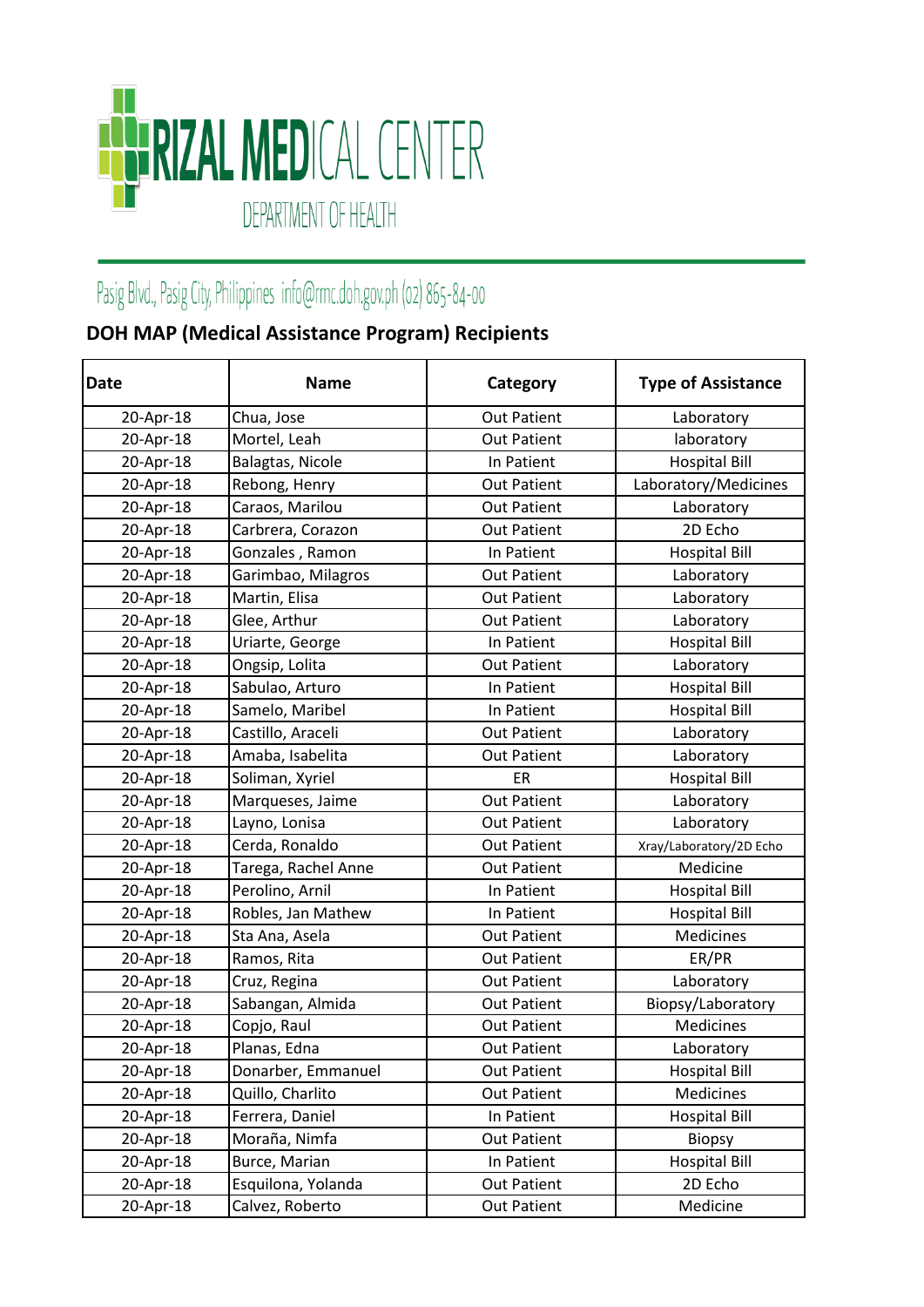| 20-Apr-18 | Natividad, Ofelia      | In Patient         | <b>Hospital Bill</b>             |
|-----------|------------------------|--------------------|----------------------------------|
| 20-Apr-18 | Manuel, Ruth           | In Patient         | <b>Hospital Bill</b>             |
| 20-Apr-18 | Martinez, Rosalinda    | <b>Out Patient</b> | Laboratory                       |
| 20-Apr-18 | Orojares, Shirley      | <b>Out Patient</b> | Laboratory                       |
| 20-Apr-18 | Terencio, Apolonio     | ER                 | <b>Hospital Bill</b>             |
| 20-Apr-18 | Belialba, Reygielou    | <b>Out Patient</b> | Medicine                         |
| 20-Apr-18 | Provido, Ara           | <b>Out Patient</b> | Laboratory                       |
| 20-Apr-18 | Puyat, Ailyn           | In Patient         | <b>Hospital Bill</b>             |
| 20-Apr-18 | Villegas, Jocelyn      | <b>Out Patient</b> | Laboratories/ERPR/2DECHO         |
| 20-Apr-18 | Torres, Michaella Carl | ER                 | <b>Hospital Bill</b>             |
| 23-Apr-18 | Bautista, Eufemia      | <b>Out Patient</b> | Laboratories                     |
| 23-Apr-18 | Serrano, Elvira        | <b>Out Patient</b> | Laboratories                     |
| 23-Apr-18 | Gascon, Emma           | <b>Out Patient</b> | Laboratories                     |
| 23-Apr-18 | Lacambra, Jhona        | In Patient         | <b>Hospital Bill</b>             |
| 23-Apr-18 | Abansag, Haki Nami     | In Patient         | <b>Hospital Bill</b>             |
| 23-Apr-18 | Dagatan, Porfirio      | In Patient         | <b>Hospital Bill</b>             |
| 23-Apr-18 | Obenia, Syren Mae      | In Patient         | <b>Hospital Bill</b>             |
| 23-Apr-18 | Jamandre, Angelito     | In Patient         | <b>Hospital Bill</b>             |
| 23-Apr-18 | Gammag, Haydee         | In Patient         | <b>Hospital Bill</b>             |
| 23-Apr-18 | Luspe, Ricardo         | In Patient         | <b>Hospital Bill</b>             |
| 23-Apr-18 | Viñas, Rodolfo         | In Patient         | <b>Hospital Bill</b>             |
| 23-Apr-18 | Ogania, Katreena Anne  | In Patient         | <b>Hospital Bill</b>             |
| 23-Apr-18 | Nibut, Alona           | In Patient         | <b>Hospital Bill</b>             |
| 23-Apr-18 | Morales, Junior        | In Patient         | <b>Hospital Bill</b>             |
| 23-Apr-18 | Distura, Marilyn       | In Patient         | <b>Hospital Bill</b>             |
| 23-Apr-18 | Ascutia, Gloria        | In Patient         | <b>Hospital Bill</b>             |
| 23-Apr-18 | Zuniega, Adelina       | In Patient         | <b>Hospital Bill</b>             |
| 23-Apr-18 | Demagante, Odeon       | In Patient         | <b>Hospital Bill</b>             |
| 23-Apr-18 | Reyes, Rachelle        | In Patient         | <b>Hospital Bill</b>             |
| 23-Apr-18 | Reoganis, Carmelita    | In Patient         | <b>Hospital Bill</b>             |
| 23-Apr-18 | De Guzman, Brix        | In Patient         | <b>Hospital Bill</b>             |
| 23-Apr-18 | Arcala, Elena          | In Patient         | <b>Hospital Bill</b>             |
| 23-Apr-18 | Sanchez, Jhon Michael  | In Patient         | <b>Hospital Bill</b>             |
| 23-Apr-18 | Gonzales, Wilfredo     | <b>Out Patient</b> | <b>Cross Marching/Packed RBC</b> |
| 23-Apr-18 | Barcelona, Roma        | <b>Out Patient</b> | <b>Hospital Bill</b>             |
| 23-Apr-18 | Victorino, Eusebio     | <b>Out Patient</b> | <b>Hospital Bill</b>             |
| 23-Apr-18 | Bandiola, Josephine    | <b>Out Patient</b> | <b>Hospital Bill</b>             |
| 23-Apr-18 | Sabid, Myra            | <b>Out Patient</b> | Medicines                        |
| 23-Apr-18 | San Antonio, Michael   | <b>Out Patient</b> | Medicines                        |
| 23-Apr-18 | Ubaldo, Remeler        | <b>Out Patient</b> | Medicines                        |
| 23-Apr-18 | Carbonel, Aileen       | <b>Out Patient</b> | Laboratories/ECG                 |
| 23-Apr-18 | Solermo, Jenifer       | In Patient         | <b>Hospital Bill</b>             |
| 23-Apr-18 | Raut, Jessie Mae       | In Patient         | <b>Hospital Bill</b>             |
| 23-Apr-18 | Robles, Jennifer       | In Patient         | <b>Hospital Bill</b>             |
| 23-Apr-18 | Antonio, Danilo        | <b>Out Patient</b> | Medicines                        |
| 23-Apr-18 | Lape, Clarissa         | In Patient         | <b>Hospital Bill</b>             |
| 23-Apr-18 | Portugaliza, May Ann   | <b>Out Patient</b> | Laboratory                       |
| 23-Apr-18 | Sanga, Lory            | <b>Out Patient</b> | Medicine                         |
| 23-Apr-18 | Montes, Marlene        | <b>Out Patient</b> | Physical Therapy                 |
| 23-Apr-18 | Olazo, Lourraine       | In Patient         | <b>Hospital Bill</b>             |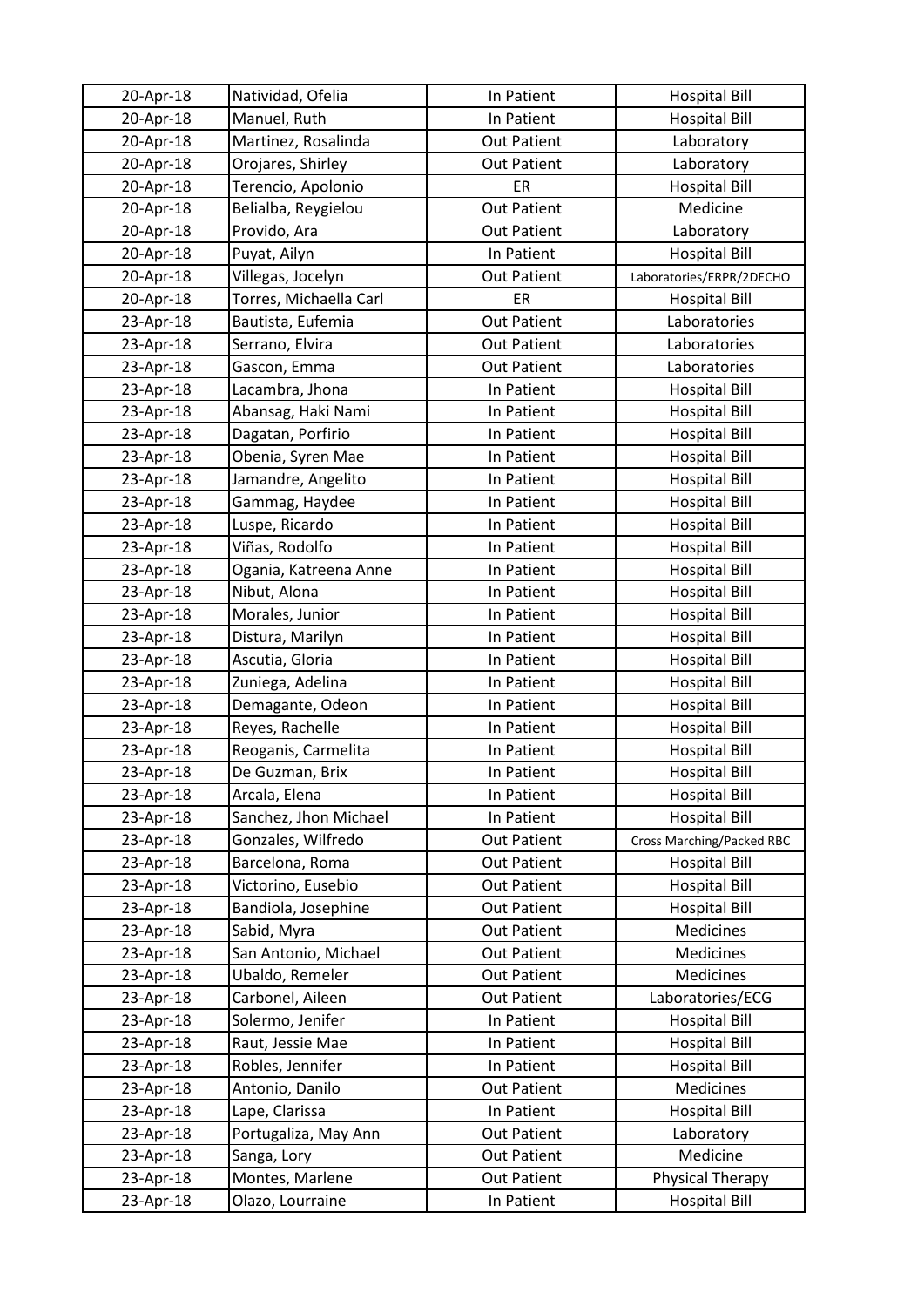| 23-Apr-18 | Paler, Rose Ann         | In Patient         | <b>Hospital Bill</b>    |
|-----------|-------------------------|--------------------|-------------------------|
| 23-Apr-18 | San Diego, Ruelle       | In Patient         | <b>Hospital Bill</b>    |
| 23-Apr-18 | Sosondoncillo, John Lei | <b>Out Patient</b> | 2D Echo                 |
| 23-Apr-18 | Afroilan, Arsenia       | <b>Out Patient</b> | Laboratories            |
| 23-Apr-18 | Natividad, Imelda       | <b>Out Patient</b> | <b>Xray</b>             |
| 23-Apr-18 | Salvador, Remedios      | <b>Out Patient</b> | Medicines               |
| 23-Apr-18 | Tulod, Marissa          | <b>Out Patient</b> | Laboratory              |
| 23-Apr-18 | Arabejo, Cecille        | <b>Out Patient</b> | Physical Therapy        |
| 23-Apr-18 | Bayon-On, Censi         | In Patient         | <b>Hospital Bill</b>    |
| 24-Apr-18 | Lotino, Ferdinand       | Rizal              | <b>Hospital Bill</b>    |
| 24-Apr-18 | Delos Santos, Guia      | <b>Out Patient</b> | Medicines               |
| 24-Apr-18 | Cajeda, Welly           | <b>Out Patient</b> | Laboratory              |
| 24-Apr-18 | Cruz, Monica            | <b>Out Patient</b> | Laboratories/Ultrasound |
| 24-Apr-18 | Vicente, Ma Vilma       | <b>Out Patient</b> | Laboratory              |
| 24-Apr-18 | Balbueana, Edgardo      | <b>Out Patient</b> | Laboratory/2Decho/Xray  |
| 24-Apr-18 | Marcaida, Michael       | In Patient         | <b>Hospital Bill</b>    |
| 24-Apr-18 | Empas, Anna             | In Patient         | <b>Hospital Bill</b>    |
| 24-Apr-18 | Morales, Josephine      | <b>Out Patient</b> | Laboratory              |
| 24-Apr-18 | Hernandez, Rowela       | <b>Out Patient</b> | Medicines               |
| 24-Apr-18 | Santos, Estela          | <b>Out Patient</b> | Medicines               |
| 24-Apr-18 | Chico, Leonor           | <b>Out Patient</b> | Laboratory/Xray         |
| 24-Apr-18 | Cadungog, Annabelle     | <b>Out Patient</b> | Laboratory/Xray/2DEcho  |
| 24-Apr-18 | Bunag, Willie           | <b>Out Patient</b> | Laboratory              |
| 24-Apr-18 | Madres, Aurora          | <b>Out Patient</b> | <b>Biopsy</b>           |
| 24-Apr-18 | Arias, Mariano          | <b>Out Patient</b> | Physical Therapy        |
| 24-Apr-18 | Orense, Primitiva       | <b>Out Patient</b> | Physical Therapy        |
| 24-Apr-18 | Garabato, Noey          | <b>Out Patient</b> | Medicine                |
| 24-Apr-18 | Pineda, Anne Manuel     | <b>Out Patient</b> | Laboratory              |
| 24-Apr-18 | Gonzalez, Flordeliza    | <b>Out Patient</b> | Laboratory              |
| 24-Apr-18 | Calma, Ricardo          | <b>Out Patient</b> | Laboratory              |
| 24-Apr-18 | Panagdato, Ma. Ruby     | In Patient         | <b>Hospital Bill</b>    |
| 24-Apr-18 | Oclarino, Gladys        | In Patient         | <b>Hospital Bill</b>    |
| 24-Apr-18 | Magbanua, Norito        | <b>Out Patient</b> | Laboratory/Xray         |
| 24-Apr-18 | Santos, Monica          | <b>Out Patient</b> | <b>Dental Procedure</b> |
| 24-Apr-18 | Impuesto, Joel          | In Patient         | <b>Hospital Bill</b>    |
| 24-Apr-18 | San Juan, Mark Anthony  | In Patient         | <b>Hospital Bill</b>    |
| 24-Apr-18 | Ong, Chloe Blaire       | ER                 | <b>Hospital Bill</b>    |
| 24-Apr-18 | Miano, April Rose       | <b>Out Patient</b> | <b>Biopsy</b>           |
| 25-Apr-18 | Ramos, Gladys           | <b>Out Patient</b> | Laboratory              |
| 25-Apr-18 | Gallegos, Mary Ann      | <b>Out Patient</b> | Laboratory              |
| 25-Apr-18 | Janeo, Gina             | <b>Out Patient</b> | Laboratory              |
| 25-Apr-18 | Diviva, Emma            | <b>Out Patient</b> | Laboratory              |
| 25-Apr-18 | Cleofas, Aldrin         | <b>Out Patient</b> | Medicine                |
| 25-Apr-18 | Baswel, Michael         | <b>Out Patient</b> | Laboratory              |
| 25-Apr-18 | Besa, Violeta           | <b>Out Patient</b> | Laboratory              |
| 25-Apr-18 | Mangrobang, Francis     | <b>Out Patient</b> | Medicines               |
| 25-Apr-18 | Tolentin, Juana         | <b>Out Patient</b> | Medicine                |
| 25-Apr-18 | Legaspi, Marissa        | In Patient         | <b>Hospital Bill</b>    |
| 25-Apr-18 | Alvarez, Lucila         | <b>Out Patient</b> | <b>Xray</b>             |
| 25-Apr-18 | Lotivio, Helen          | <b>Out Patient</b> | Laboratory              |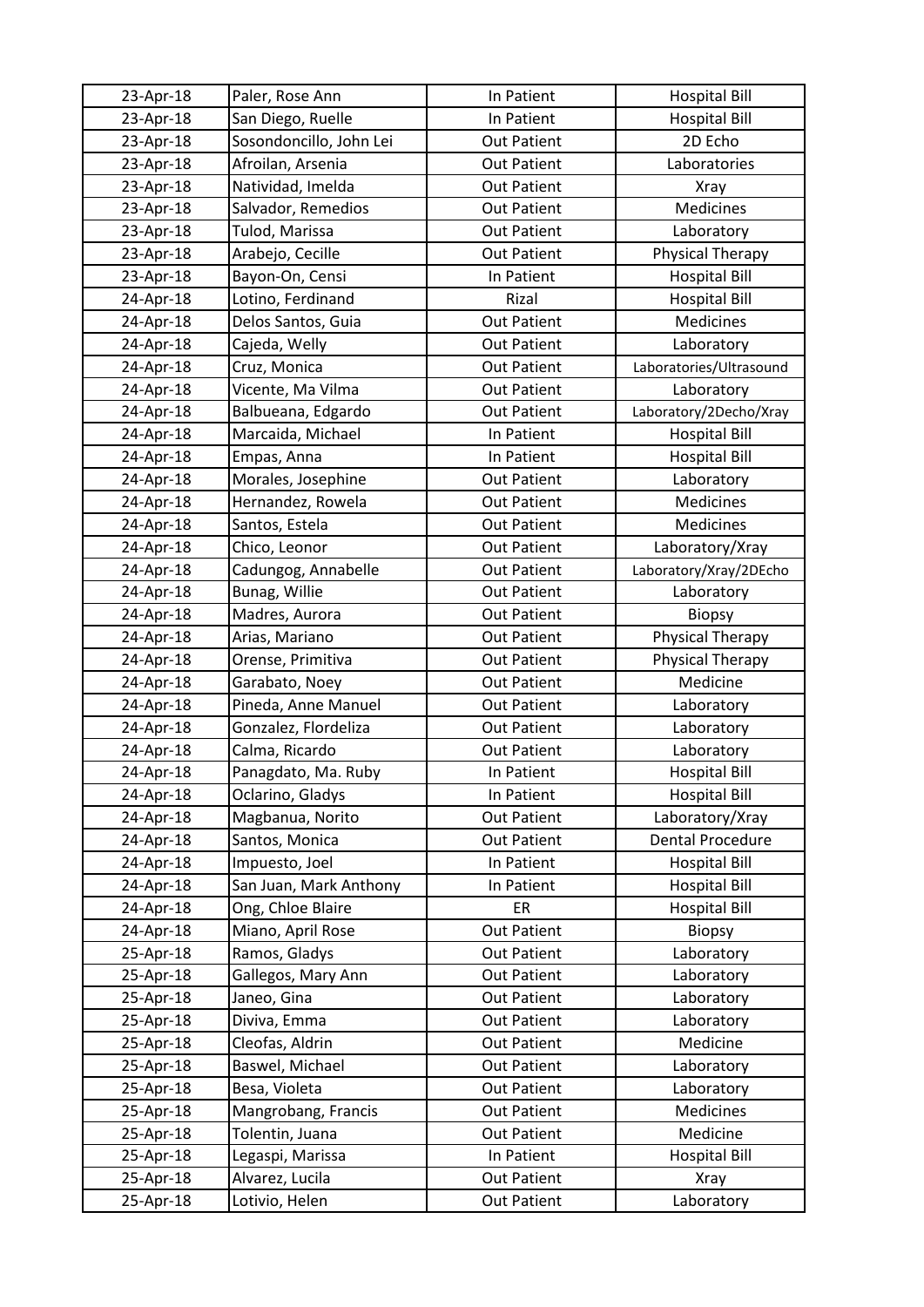| 25-Apr-18 | Sebocbet, Pacita      | <b>Out Patient</b> | Laboratory              |
|-----------|-----------------------|--------------------|-------------------------|
| 25-Apr-18 | Laurente, Divina      | <b>Out Patient</b> | Laboratory              |
| 25-Apr-18 | Polancos, Sosima      | <b>Out Patient</b> | Medicines               |
| 25-Apr-18 | Bautista, Ogie        | <b>Out Patient</b> | Laboratory              |
| 25-Apr-18 | Concepcion, Rosario   | <b>Out Patient</b> | Laboratory              |
| 25-Apr-18 | Satuito, Gelaine      | In Patient         | <b>Hospital Bill</b>    |
| 25-Apr-18 | Vargas                | <b>Out Patient</b> | Physical Therapy        |
| 25-Apr-18 | Ayeras, Felimon       | <b>Out Patient</b> | Laboratory              |
| 25-Apr-18 | Cabreros, William     | <b>Out Patient</b> | Laboratory              |
| 25-Apr-18 | Altamera, Bien        | ER                 | <b>Hospital Bill</b>    |
| 25-Apr-18 | Santos, Gledys Anne   | <b>Out Patient</b> | Laboratory              |
| 25-Apr-18 | Carbera, Mario        | <b>Out Patient</b> | 2D Echo                 |
| 25-Apr-18 | Ramon, Analyn         | In Patient         | <b>Hospital Bill</b>    |
| 25-Apr-18 | Garcia, Erinda        | <b>Out Patient</b> | Physical Therapy        |
| 25-Apr-18 | Silang, Maricel       | In Patient         | <b>Hospital Bill</b>    |
| 25-Apr-18 | Esteban, Nino Jesus   | <b>Out Patient</b> | Laboratory              |
| 25-Apr-18 | Tamondong, Kian Thyme | In Patient         | <b>Hospital Bill</b>    |
| 25-Apr-18 | Talabong, Wilfred     | <b>Out Patient</b> | Laboratory              |
| 25-Apr-18 | Solitario, Nikka      | In Patient         | <b>Hospital Bill</b>    |
| 25-Apr-18 | Iglesias, Luz         | ER                 | <b>Hospital Bill</b>    |
| 25-Apr-18 | Sta Ana, Asela        | <b>Out Patient</b> | Medicines               |
| 25-Apr-18 | Tayag, Joseph         | ER                 | <b>Hospital Bill</b>    |
| 25-Apr-18 | Ricafrete, Elizabeth  | ER                 | <b>Hospital Bill</b>    |
| 25-Apr-18 | Capistrano, Manuel    | <b>Out Patient</b> | Medicines               |
| 25-Apr-18 | Hornido, Alejandro    | ER                 | <b>Hospital Bill</b>    |
| 25-Apr-18 | Salvo, Leilani        | ER                 | <b>Hospital Bill</b>    |
| 25-Apr-18 | Peredo, Lucia         | In Patient         | <b>Hospital Bill</b>    |
| 26-Apr-18 | Estacio, Jinor        | <b>Out Patient</b> | Medicines               |
| 26-Apr-18 | Quilatan, Marienel    | In Patient         | <b>Hospital Bill</b>    |
| 26-Apr-18 | Raquepo, Romulo       | <b>Out Patient</b> | Medicines               |
| 26-Apr-18 | De Leon, Elsa         | <b>Out Patient</b> | Laboratory              |
| 26-Apr-18 | Patricio, Derio       | ER                 | <b>Hospital Bill</b>    |
| 26-Apr-18 | Gonzales, Alberto     | <b>Out Patient</b> | Medicine                |
| 26-Apr-18 | Velasquez, Aurora     | <b>Out Patient</b> | 2Decho                  |
| 26-Apr-18 | Tugade, Nilda         | <b>Out Patient</b> | Medicine                |
| 26-Apr-18 | Moral, Blandina       | In Patient         | <b>Hospital Bill</b>    |
| 26-Apr-18 | Cotas, Renato         | In Patient         | <b>Hospital Bill</b>    |
| 26-Apr-18 | Yu, Carina            | <b>Out Patient</b> | <b>Physical Therapy</b> |
| 26-Apr-18 | Quisquino, Paulino    | In Patient         | Laboratory              |
| 26-Apr-18 | Magnait, Helen        | <b>Out Patient</b> | 2D Echo                 |
| 26-Apr-18 | Agad, Jaime           | In Patient         | <b>Hospital Bill</b>    |
| 26-Apr-18 | Gacelos, Irene        | <b>Out Patient</b> | Laboratory              |
| 26-Apr-18 | Palomino, Norma       | <b>Out Patient</b> | OCT/Eye Procedure       |
| 26-Apr-18 | Germina, Joel         | ER                 | <b>Hospital Bill</b>    |
| 26-Apr-18 | Maminta, Shiela       | In Patient         | <b>Hospital Bill</b>    |
| 26-Apr-18 | Rimas, Beatriz        | <b>Out Patient</b> | Laboratory              |
| 26-Apr-18 | Jesalva, Julianne     | <b>Out Patient</b> | Laboratory              |
| 26-Apr-18 | Garcia, Wilson        | ER                 | <b>Hospital Bill</b>    |
| 26-Apr-18 | Palanca, Gaspar       | <b>Out Patient</b> | Laboratory              |
| 26-Apr-18 | Suspiñe, Philip       | <b>Out Patient</b> | Laboratory              |